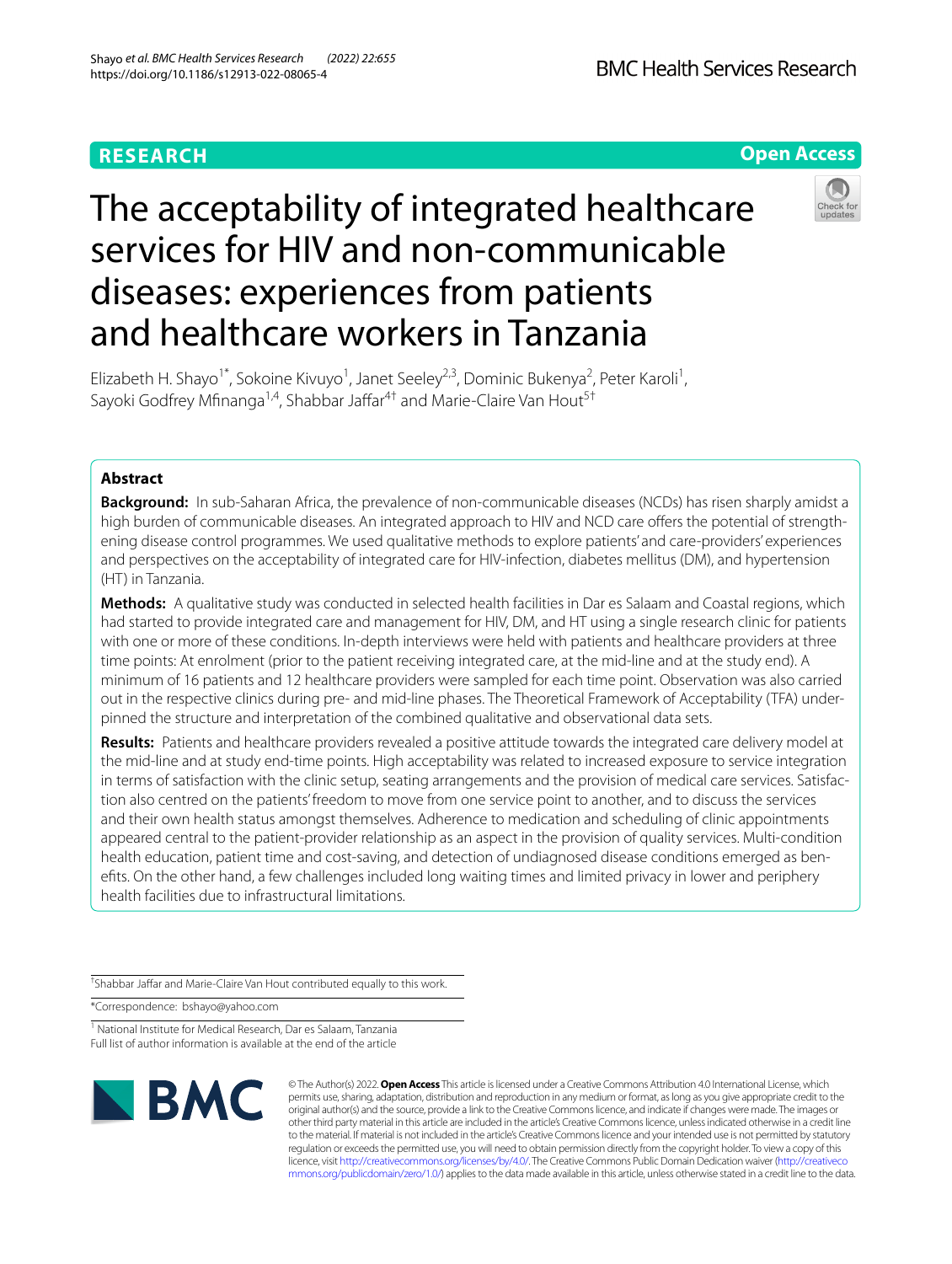**Conclusion:** The study reveals a continued high level of acceptability of the integrated care model among study participants in Tanzania. This calls for evaluation in a larger and a comparative study. Nevertheless, much more concerted efforts are necessary to address structural challenges and maximise privacy and confidentiality.

**Keywords:** Acceptability, HIV, Non-communicable diseases, NCD; integrated care, Patients, Providers, Tanzania

# **Background**

In Sub-Saharan Africa, the population growth and rising life expectancy coupled with rapidly changing lifestyles have resulted in increased levels of non-communicable diseases (NCDs) in contexts where there is already a high burden of HIV infection [[1\]](#page-10-0). Among adults in the region, the prevalence of diabetes mellitus (DM) is 4–5% whereas hypertension (HT) is above 25% and the HIV prevalence is 5–20% [[2–](#page-10-1)[4\]](#page-10-2). Some studies have reported increased HT and DM risks among people living with HIV (PLHIV) in Africa. For example, out of 912 PLHIV in Malawi, 26.6% had HT and/or DM [\[5](#page-10-3)]. In Tanzania, where our study was conducted, the overall estimated prevalence of DM is 9.1%, HT 26% [\[6](#page-10-4), [7](#page-10-5)] whereas HIV is 5% [[8](#page-10-6)], contributing to chronic disease levels demanding long-term care. Furthermore, 306 long-term ART clients recruited in Dar es Salaam had 25.2 and 17% HT and DM, respectively  $[9]$  $[9]$ . These overlapping conditions warrant a co-ordinated health response [\[10](#page-10-8)].

Many people with DM and HT face a poor quality of care for managing their co-morbidities in sub-Saharan Africa, which afects their treatment continuum and related health outcomes  $[11]$  $[11]$ . In contrast, PLHIV in the region are in regular care and receive free healthcare services unlike those with DM and HT [[3,](#page-10-10) [4,](#page-10-2) [12](#page-10-11)]. Services for HIV and NCDs are provided in standalone clinics with separate waiting areas, consultation rooms, pharmacies, drug procurement chains, and financing. This approach leads to service duplication, with standalone clinics illequipped to care for multi-co-morbid patients. In Kenya, PLHIV with co-morbidity face service accessibility and afordability as well as access of competent medical care challenges [\[13](#page-10-12)].

Integration of services for chronic conditions into a single clinic model offers a cost-effective model for treating and caring for patients with co-morbidities [[14,](#page-10-13) [15](#page-10-14)]. The model reportedly account for enhanced efficiency in diferent low- and middle-income countries [[10,](#page-10-8) [16,](#page-10-15) [17](#page-10-16)]. In Africa, patients in Malawi in need of cervical cancer and HIV treatment have benefted from reduced duplication of care and unnecessary travel as a result [\[18](#page-10-17)]. Studies on integrating health services in Ethiopia, Swaziland and South Africa revealed positive outcomes, such as high patient retention rates, improved health conditions and cost-efectiveness [\[19–](#page-10-18)[21\]](#page-10-19). A study in Kenya on HIV and NCD care reported high perceived acceptability in a medication adherence club due to patient cost-saving and reduced waiting times as all medicines were collected at once in the club [\[13\]](#page-10-12).

In Tanzania, where we piloted an integrated model of HIV and NCD care to-date little is known about its acceptability among patients and healthcare providers. We adopted the following defnition of acceptability by Sekhon and colleagues [\[22](#page-10-20)] :4; '*a multi-faceted construct that refects the extent to which people delivering or receiving a health care intervention consider it to be appropriate, based on anticipated or experienced cognitive and emotional responses to the intervention'* and the defnition by Proctor [[23\]](#page-10-21) who employs the term `acceptability' in instances where a '*treatment, service, practice, or innovation is agreeable, palatable, or satisfactory'*. We utilised a qualitative approach to explore and observe patients and health care providers experiences and perspectives regarding aspects of the acceptability of integrated care for HIV, DM, and HT in Tanzania.

# **Methods**

In this study we adhered to the consolidated criteria for reporting qualitative research (COREQ): a 32-item checklist for interviews and focus groups [\[24\]](#page-10-22).

# **Study design**

This qualitative study was nested in a bigger feasibility programme of work conducted in fve selected facilities in Dar es Salaam and Coastal (Pwani) regions in Tanzania. The programme entitled *"Models of Chronic Care in Africa"* (MOCCA) aimed to develop and evaluate a model of integrated HIV and NCD care for providing all requisite services in a single location as a *'one-stop centre'* (see Fig. [1\)](#page-2-0). They hold one patient's record managed by the same clinicians, nurses, counsellors, and other staf; access one pharmacy with integrated dispensing; and their laboratory samples managed and tested in the same laboratory service (where possible).

Healthcare providers were trained on providing quality and standardised care for all conditions in an integrated manner. The MOCCA project also provided a buffer supply of drugs to the 'one stop' facilities in an event of drug shortages [\[25](#page-10-23)].

Interviews were conducted with patients and healthcare providers during three time points of the MOCCA project: pre delivery of the one stop service (Month One);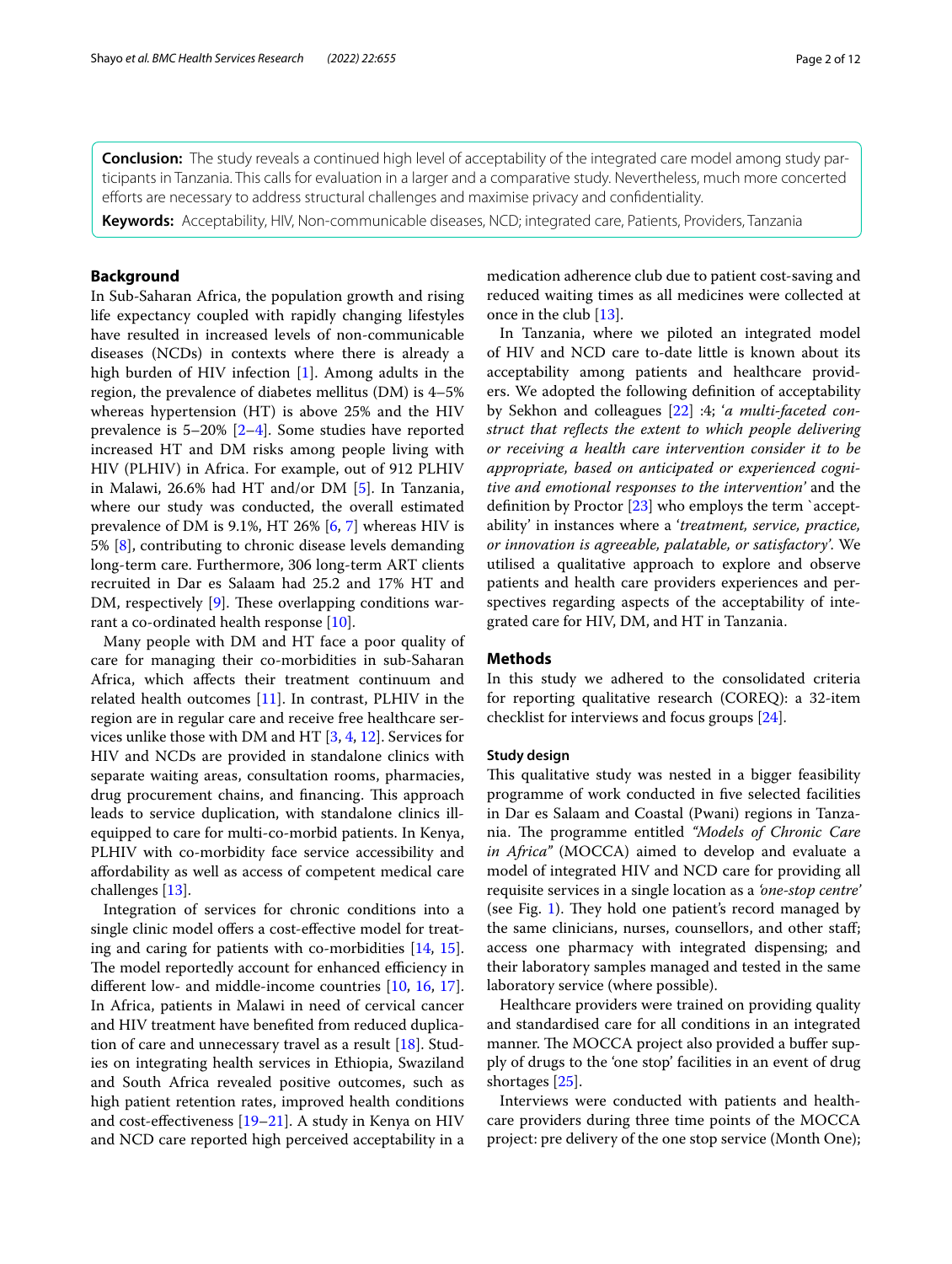

<span id="page-2-0"></span>shortly after integrated care was provided (Months Three to Five), and at the end of the study (10months). Hereafter named as 'pre-phase, mid-line and end-line'. The three data collection points helped to explore whether the acceptability of the experience in the 'one-stop' clinic among patients and healthcare providers changed with increasing exposure and continuity of care within an integrated setting. Qualitative data collection was supported by clinic observations at the pre- and mid-line phases (clinic location, seating arrangements for patients, service flow to different service points). The pre-phase observation shaped the integration model whereas the mid-line (soon after the integration) observation helped to improve areas that were insufficiently established as planned.

# **Study setting**

The study purposively selected health facilities in the Dar es Salaam and Coastal regions, representing diferent levels, ownership, and rural-urban characteristics. We selected four out of fve health facilities (Amana, Hindu Mandal as urban hospitals, Mkuranga as a periphery hospital, and Bunju as a lower-level facility).

# **Sample size and recruitment of study participants**

Study participants included patients seeking care and healthcare providers. The first author conducted recruitment, with assistance from project co-ordinators and clinic in-charges in their respective health facilities. From each facility, a minimum of fve patients with either HIV, HT, or DM as well as those with diferent co-morbid

conditions (HIV/DM, HIV/HT, HIV/DM/HT, DM/HT), and who benefted from integrated care were recruited for interviews (pre-phase, mid-line, and end-line) using convenience sampling. Moreover, a minimum of three healthcare providers were purposively recruited from each health facility (nurses, clinicians, and in-charges of the clinics); at the pre-phase, these cadres were recruited from their independent standalone clinic (NCD and HIV) whereas at the mid-line and end-line, they were recruited in the integrated clinics. More healthcare providers were interviewed at pre-phase than mid-line and end-line levels, and recruitment continued until data saturation was reached.

# **Data collection techniques**

#### *In‑depth interviews (IDIs) with health care providers*

In-depth interviews were held with the healthcare providers managing clinics (NCD, Care and Treatment Centre-CTC) and Out-Patients Departments [OPDs] at the pre-phase), and at the integrated *'one-stop'* clinic at the mid- and end-line phases. Insights gained during the prephase guided the structuring of the integrated *'one-stop'* clinic. At the mid- and end-line, interviews captured the realities and the lived experiences in delivering integrated care with a focus on the challenges, quality of care and benefts for both healthcare providers and their patients relative to previous stand-alone condition specifc clinics.

# *In‑depth interviews with patients*

In-depth interviews with patients occurred after they had received clinical management of their conditions and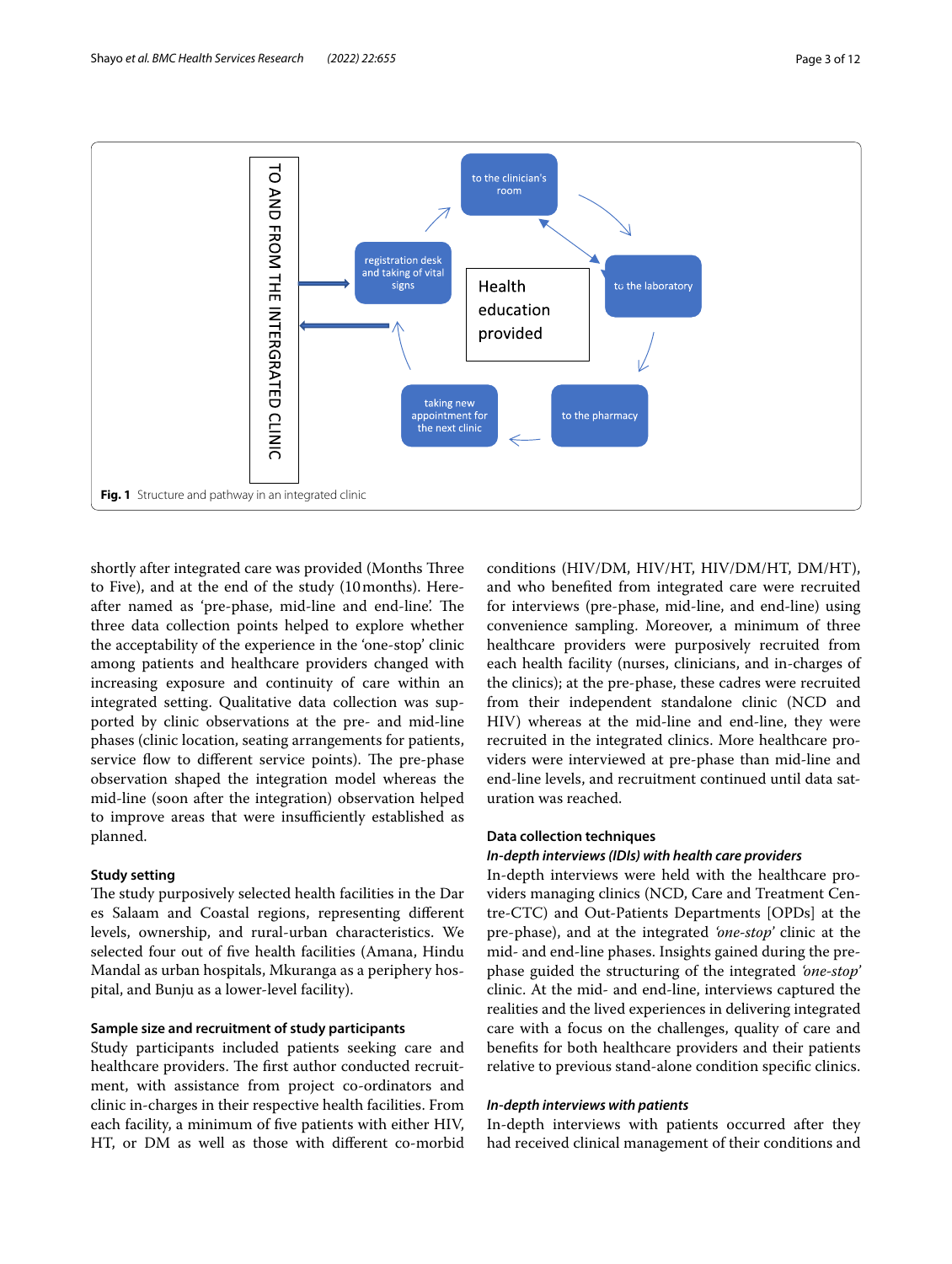provided post-informed consent. Interviews explored the perspectives of patients on their condition(s), views on integration in the pre-phase, and their experiences of clinic attendance, quality of services received, benefts and challenges.

A trained team of social scientists conducted the interviews which occurred in private spaces around the standalone clinics in the pre-phase and '*one-stop'* clinics during the integration. They were audio-recorded after obtaining consent from the study participants, each lasting between 45 and 60minutes (See Table [1\)](#page-3-0).

# *Observations*

Observations were made in all the clinics (CTC and NCD) for the hospital level facilities and at OPD for the dispensaries during the pre-phase and in mid-line (soon after the integration had started). The observations focused on the environment of the clinic location and the structure, the freedom in participating in discussions and in moving from one point to another (registration, consultation room, laboratory, and drug dispensing room) and how health education was provided etc. The first author did the observations.

#### *Data management and analysis*

The theoretical framework of acceptability (TFA)  $[22]$  $[22]$  $[22]$ underpinned the structure and interpretation of the qualitative and observational data. The seven constructs of the TFA are as illustrated in Table [2.](#page-3-1)

Verbatim transcription was done by social science research team members who later translated from Kiswahili into English. Using the thematic content analysis, guided by the TFA, the frst author carefully read all the transcripts and listened to all the recordings to become

#### <span id="page-3-0"></span>**Table 1** Summary of qualitative data collection

| Data collection technique                      | Disease conditions and number of interviews                                                           |           |    |             |       |
|------------------------------------------------|-------------------------------------------------------------------------------------------------------|-----------|----|-------------|-------|
|                                                | <b>PLHIV</b>                                                                                          | <b>DM</b> | HT | Combination | Total |
| <b>Baseline: Pre-phase</b>                     |                                                                                                       |           |    |             |       |
| In-depth interviews with patients              | 3                                                                                                     | 3         | ζ  | 13          | 22    |
| In-depth interviews with health care providers | 5 in-charges, 5 clinicians, 6 nurses working at the CTC, NCD or OPD<br>16                             |           |    |             |       |
| Observations                                   | 8 from independent clinics (NCD and CTC)                                                              |           |    |             |       |
| Soon after integration—midline                 |                                                                                                       |           |    |             |       |
| In-depth interviews with patients              |                                                                                                       | 5         |    | 5           | 20    |
| In-depth interviews with care providers        | 4 in-charges of integrated clinic, 4 clinicians and 4 nurses both working in the<br>integrated clinic |           |    |             | 12    |
| Observations                                   | 4 from integrated clinics                                                                             |           |    |             |       |
| Post integration-end-line                      |                                                                                                       |           |    |             |       |
| In-depth interviews with patients              |                                                                                                       |           |    | 8           | 15    |
| In-depth interviews with care providers        | Composed of in-charges of integrated clinic, clinicians, and nurses<br>12                             |           |    |             |       |

<span id="page-3-1"></span>

| Construct                      | Meaning                                                                                                     | <b>Codes from the findings</b>                                                                                                   |  |  |
|--------------------------------|-------------------------------------------------------------------------------------------------------------|----------------------------------------------------------------------------------------------------------------------------------|--|--|
| Affective attitude             | How an individual feels about the intervention                                                              | Satisfaction with integrated model and its pathways                                                                              |  |  |
| <b>Ethicality</b>              | The extent to which the intervention has a good fit with an<br>individual value system.                     | Client provider relationship, privacy, and confidentiality                                                                       |  |  |
| Intervention coherence         | The extent to which the participant understands the inter-<br>vention and how it works.                     | Understanding of the model design and services delivered                                                                         |  |  |
| <b>Perceived effectiveness</b> | The extent to which the intervention is perceived as likely to<br>achieve its purpose.                      | Availability of quality of services; increased awareness and<br>improved health status                                           |  |  |
| Self-efficacy                  | Participant 'confidence' that they can perform the behaviour<br>required to participate in the intervention | Comfort with sitting arrangement, freedom of movement;<br>making discussion, fixing clinic appointment and medicine<br>adherence |  |  |
| <b>Burden</b>                  | Amount of effort that is required to participate in the inter-<br>vention                                   | waiting time; cost related to services and time saving; and<br>medicine availability                                             |  |  |
| <b>Opportunity cost</b>        | The extent to which benefits, profits or values must be given<br>up engaging in the intervention.           | Transport costs, distance, access to medicines; changing of<br>clinic schedule; managing multiple information system             |  |  |

Ref: Sekhon and colleagues [\[22](#page-10-20)]:8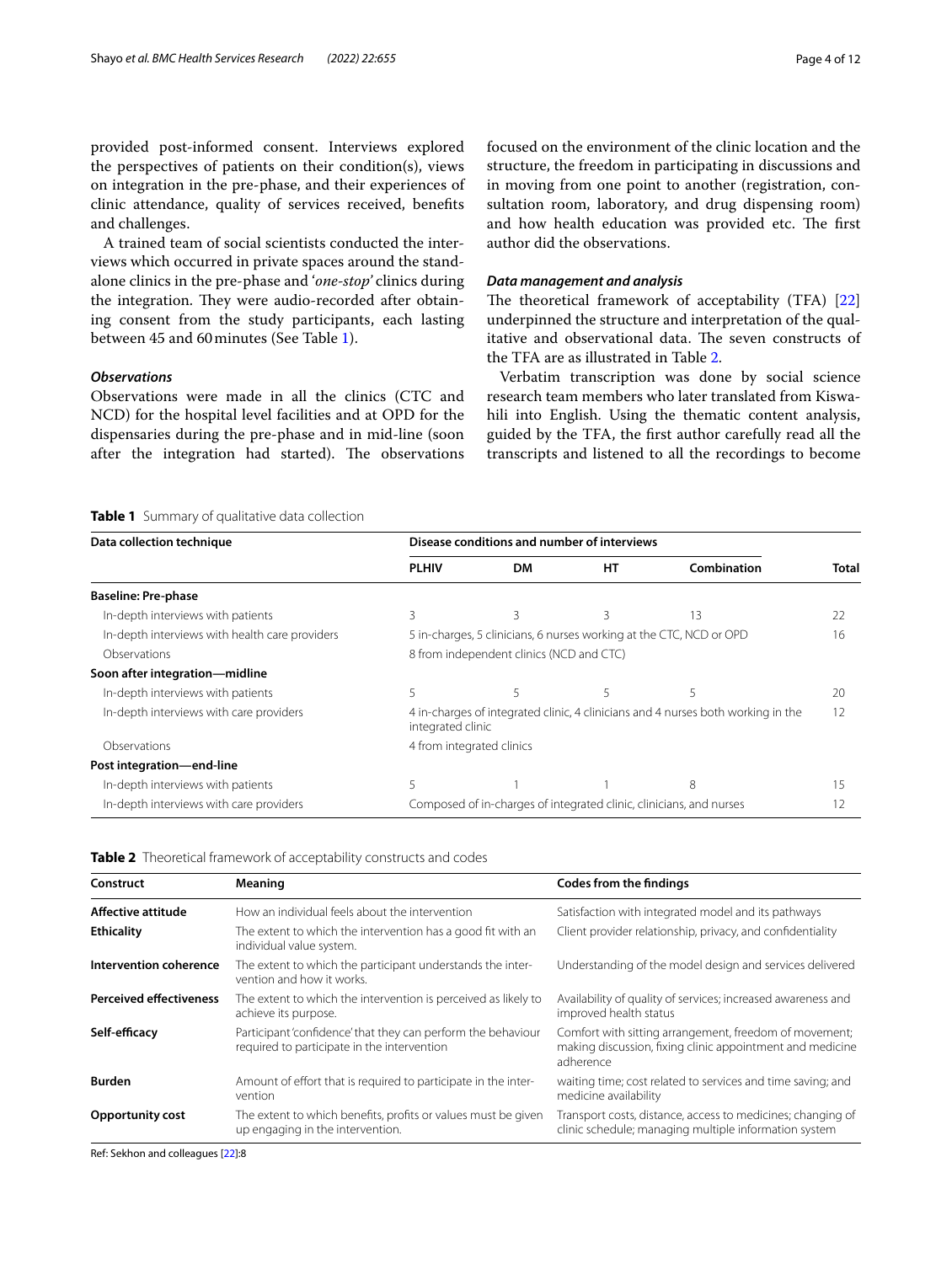immersed in the data, and confrm the correctness of the transcription. Comparison of the notes on the patterns observed in the data and emerging themes was made by the whole team and developed a common coding frame. Two social scientists, who collected the data were involved in coding under the supervision of the frst author. The observational data was combined with qualitative and analysed thematically. An excel sheet was created for all information in the transcripts relevant to the codes developed, copied, and pasted, hence facilitating the observation of patterns, similarities, and diferences of responses between diferent levels and type of informants. Categories were clustered based on TFA constructs that structured the presentations of findings. The team approach analysis and interpretation was supported by the third, fourth and last authors. Triangulation of data across methods and sources was subsequently undertaken. i.e., the observational data was combined with in-depth interviews and analysed thematically. This approach enhanced the trustworthiness and validity of the information collected.

# **Results**

The findings are presented under seven constructs of the TFA: Affective attitude, Self-efficacy, Burden, Perceived efectiveness, Opportunity costs, Ethicality, and Intervention coherence. We present the analysis within each construct as fowing sequentially from pre to mid and to end-line, divided into distinct sub themes.

# **Afective attitude**

#### *Satisfaction with the integrated model*

At the pre-phase, most of the patients and health careproviders exhibited and described a positive attitude to the integrated clinic model., i.e., patients showed their willingness to attend and receive services from the integrated clinic and healthcare providers were ready and happy to deliver services, reflecting anticipated affective attitude. The following are baseline testimonies: "... *I would prefer PLHIV and other disease conditions to be managed by a single doctor. I think it will be much better …*" (PLHIV with HT, female, hospital-urban, pre-phase). Healthcare providers supported the integration concept and called for existing structures to manage PLHIV be suitable to implement the integrated model.

During the integration, positive feelings towards integration were revealed by patients and care providers which increased as they continued being exposed to the integrated care model. Most of the patients at mid-line and end-line phases reported satisfaction with the pathway as all services were provided in a single clinic setting (as shown in Fig. [1](#page-2-0)), restricting unnecessary movement. They declared easiness in following the procedures. Satisfaction was attributable to service provision operated on the principle of 'frst come frst served'. At the end-line, patients were informed that the project had concluded and had to indicate whether they would like to remain in integrated care. A substantial consensus emerged as most patients were willing to continue with their care in an integrated clinic:

*"Integration is good. At frst, I disagreed [with the concept] but now I see that it is good; I am ready to continue with the clinic and encourage other patients to attend such an integrated clinic" (Patient with HT/DM, female, periphery hospital, end-line).*

Participants with multiple conditions reported greater satisfaction. Examples included a female patient with HIV and HT from the hospital level indicating that she would drop out of the services should she return to the standalone clinics. All patients indicated that they would advise their friends and family members to join the *'one stop'* clinic:

# Self-efficacy

Self-efficacy ranged from comfort with the sitting arrangements, movement from one point of care to another, freedom of discussion, fxing clinic appointments and medicine adherence. During the baseline, when patients were receiving services in their respective standalone clinics, some of them with NCD conditions reported difficulties in sitting together with PLHIV. They worried about the possibility of being identified as Patients with HIV and contracting other conditions related to HIV infection such as tuberculosis:

*"I will feel bad sitting together with afected ones [HIV], how will people understand me, I am not one of them, because everyone knows this clinic is for HT, DM, and HIV, other people will wonder 'What is wrong with this woman?' (Patient with HT and DM, female, hospital level, pre-phase)***.**

The same concern emerged among healthcare providers who reported that they were unsure about whether PLHIV would be willing to mix with patients with other disease conditions as they were managed privately to ensure confdentiality.

The observation at the pre-phase revealed the service points such as laboratory and medicine dispensing were located in a diferent area, adding more movement to patients. During integration, the CTC clinic served as a point for integration and the same waiting area was used for all patients regardless of disease conditions, and an acceptable level of comfort with the sitting arrangement was mostly reported by patients from the hospital level in the urban area for both mid-line and in end-line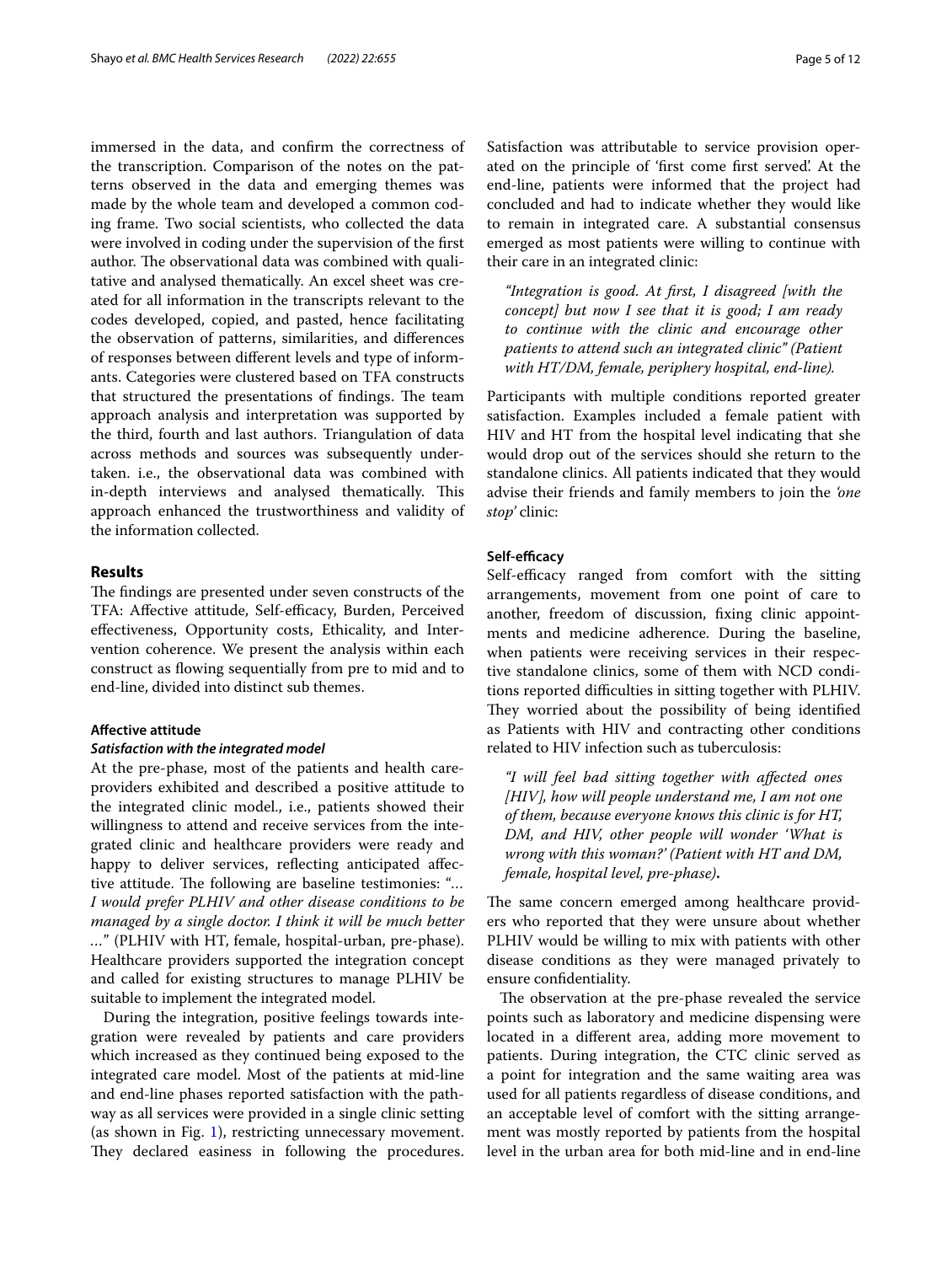data collection points. Patients could sit anywhere in the integrated clinic and were comfortable to move from one point to another while following the instructions given. This was confirmed by health care providers who reported that they were stringent with queue observance.

When waiting for the services, most of the patients described a sense of freedom in discussing their health status, how they felt, side-efects of their medication, and even reported encouraging others not to withdraw from the integrated '*one stop'* clinic. Healthcare providers said that free discussion among patients helped to improve health literacy across all three conditions, and was deemed to support positive health behaviours and medicine adherence:

*"We provide health education to the patients on all three disease conditions in a single clinic which has integrated all three services in one place rather than having two separate clinics. We provide education to eliminate stigma, and this helps them to come together" (Healthcare Provider, hospital level, mid-line).*

At the mid-line when the integrated care services were recently initiated, healthcare providers declared difficulties in providing health education covering the three disease conditions in the same session as they were not used to doing so in standalone clinics. The observations revealed the same where patients with HT and DM and HIV received health education separately in their respective standalone clinics before engaging in the integrated clinic for other services. However, as healthcare providers gained more understanding on how to balance health messages for the three disease conditions these perceived difficulties were substantially reduced. Despite the positive refections, few patients with HT and DM in the lower and periphery facilities reported dissatisfaction with the integrated clinic set-up like in the baseline. They persistently mentioned being uncomfortable with being mixed with *PLHIV* in the waiting area during both the mid-line and end-line.

# *Fixing clinic appointments/refll and adherence to the medicine administration*

At the baseline, patients reported dropping out of the services, especially in the NCD clinics because of a poor therapeutic relationship between patient and healthcare provider, negligence in medicine uses due to alcohol consumption and irregularity in the medicine availability, the information that was also supported by healthcare providers. The recurrence of symptoms instigated a return to care.

At the mid-line, most patients declared that they had adhered to their clinic appointments and medicine administration according to the advice they were given, health education provided ought to serve as a motivating factor;

*"I adhere to the treatment very well. I do take the medication on time as prescribed and follow the doctor's instructions. I adhere to my doctor's advice very well that is why I am doing very well" (Patient with DM and HT, male, lower-level facility, mid-line)*

Despite the high level of adherence, care providers reported to have encountered challenges for few patients with NCDs in adhering to medicine regimes advice. At the end-line, however, all the patients interviewed across all disease conditions confrmed adherence to treatment regimens and attendance at regular clinic appointments. Healthcare providers were also afrmative: "*Yes, clients show good adherence to treatment, and they are doing better; they stay in the treatment"* (Healthcare Provider, hospital-urban, end-line).

# **Burden**

At the pre-phase, Patients with NCDs complained about waiting times because of the need to seek services at different points within the health facilities, an occurrence which was also observed by researchers. Also, patients presumed minimal effort was required to participate in the intervention, the assumption that was confrmed in midline and end-line phase. For example, patients with co-morbidity conditions either HIV/HT/DM or HT/DM supported the idea of integration as it was perceived to save time and costs of visiting multiple clinics. A positive refection was also provided by healthcare providers at all levels of the health facilities whether dispensary or hospital, rural or urban:

*"I am 100% satisfed because integration will enable PLHIV with also DM and HT to receive the services under the same roof to reduce disturbances of moving from one clinic to another." (Health Care Provider, hospital level, pre-phase).*

As it was predicted at the pre-phase, availability of all services in a single location as 'one stop centre', cost and timesaving were identifed by patients and care providers as the main factors for increased acceptability of the integrated model because of the reduced burden.

The model was viewed by all the study participants as helping to reduce inconvenience for patients with multiple disease conditions who used to attend diferent stand-alone clinics at diferent appointment dates. The observation also revealed the ease with which patients could access care at diferent points as they were arranged in the same building, hence reducing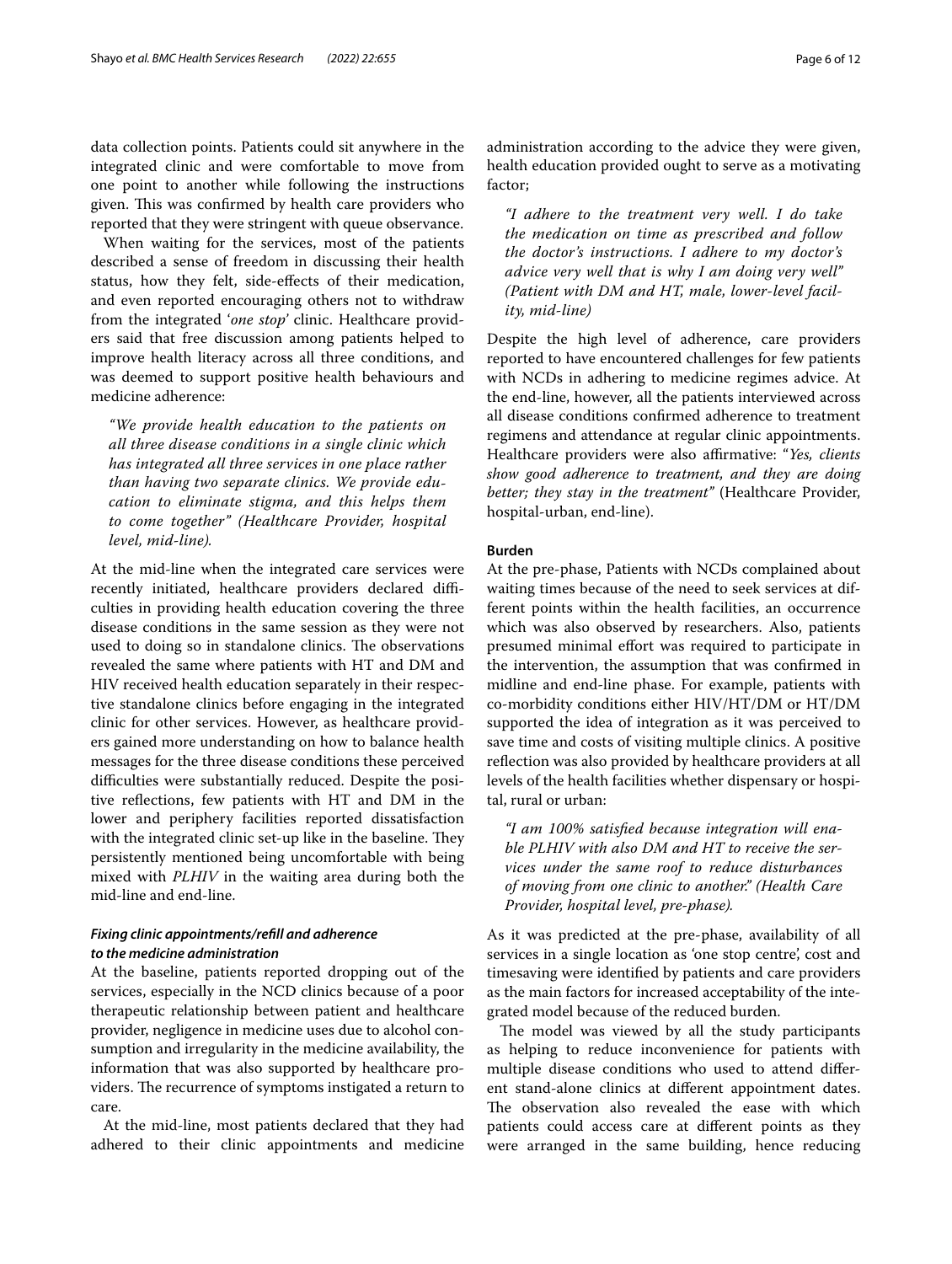unnecessary movement, as was noted in the pre-phase. The findings from the patients were confirmed by care providers.

Reduced fnancial burden and time saved enabled patients to engage in economic activities as it was confrmed by patients and care providers at the midline and end-line phase. Most patients with NCDs declared medicine availability at the mid-line and end-line to difer from the pre-phase.

Despite the positive refections, most patients had concerns over waiting time, mostly during the mid-line phase because of the shortage of human resources and some services were not yet in a single location which was also observed by researchers. The registration and health education were still taking place in the independent clinic. Such complaints diminished as they entered the end-line phase.

# **Opportunity costs**

At the pre-phase, patients with HT or DM described their experiences of attending a single treatment clinic and how they could not receive appropriate care:

"The doctor has no time to listen to me at all espe*cially the one responsible for HT. She is busy with her mobile phones. Just imagine, we come very early in the morning without eating anything. I have made some calculations that I pay 10,000Tshs [\$5] to the provider who has no time with me!" (PL HIV/HT, female, hospital level, pre-phase)*

In the in mid-line and end-line phase, study participants also reported transport costs and lack of specifc medicines for HT and DM as challenges, but patients continued attending their clinic sessions and would later purchase medicines from other places.

Some patients reportedly changed their clinic schedule from 3 months to a monthly basis to facilitate close monitoring in the integrated clinic. However, this was difficult for some patients who failed to balance work and clinic attendance:

*"Te work environment is sometimes hard for me e.g., the clinic appointment date might overlap with my work-shift which is difcult to change. Tis may necessitate requesting the change of the clinic day or sometimes when I am from the work I am forced to go direct to the clinic" (Patient with HIV/DM, male, hospital level, midline phase).*

Healthcare providers further said that during provision of the 'one-stop' clinic diferent health information systems existed for HIV and NCDs, hence necessitating improvising the registers to facilitate recording of patients'

information, and later navigate into the hospital records system. This was also observed by researchers.

# **Perceived efectiveness**

Since the *'one-stop'* integrated care intervention aimed to improve service delivery provision, perceived efectiveness focused on the quality of diagnostic facilities, trained staff and increased awareness and health status.

#### *Availability of services in the integrated clinic*

During the baseline, patients with either DM or HT reported insufficient services that they had received in their NCD clinics. As health care providers were introduced about the integration, they advised the MOCCA project to ensure the availability of medicine, trained providers, and diagnostic tools prior to operationalisation of the 'one-stop' clinics.

When they entered the integrated *'one-stop'* clinic most of patients reported an improvement at mid-line, which signifcantly increased at the end-line phase as also confrmed by healthcare providers:

*"We do provide all the patients with health education every morning, consultation, laboratory investigation and dispensing medicines and advice on medicine adherence. Specifcally, for HIV we do dispense anti-retroviral therapy; undertake viral load testing, for HT; we do measure blood pressure, height, weight, dispense anti-hypertensive medicines and for DM; we do measure RBG and dispense metformin and Gemma 2" (Healthcare Provider, lowerlevel facility, mid-line).*

Majority of patients described how the screening tools for taking vital signs including measuring of glucose level were available and that clinicians provided an enhanced prescription on the medication as per disease conditions.

At midline, however, few patients with HT and DM reported that the integrated care lacked diagnostic and monitoring tools as well as clinical skills:

*"Screening is not good as it takes a long time and, sometimes, the tools are unavailable, medicines are unavailable … . We do not have specifc doctors; any doctor can attend us. We had our own doctors from the places we came" (Patient with DM, male, periphery hospital, mid-line).*

The complaints were confirmed by several health care providers about the scarcity of trained providers to deliver integrated care and the occasional unavailability of random blood glucose (RBG) strips. However, the situation improved as they entered the end-line phase.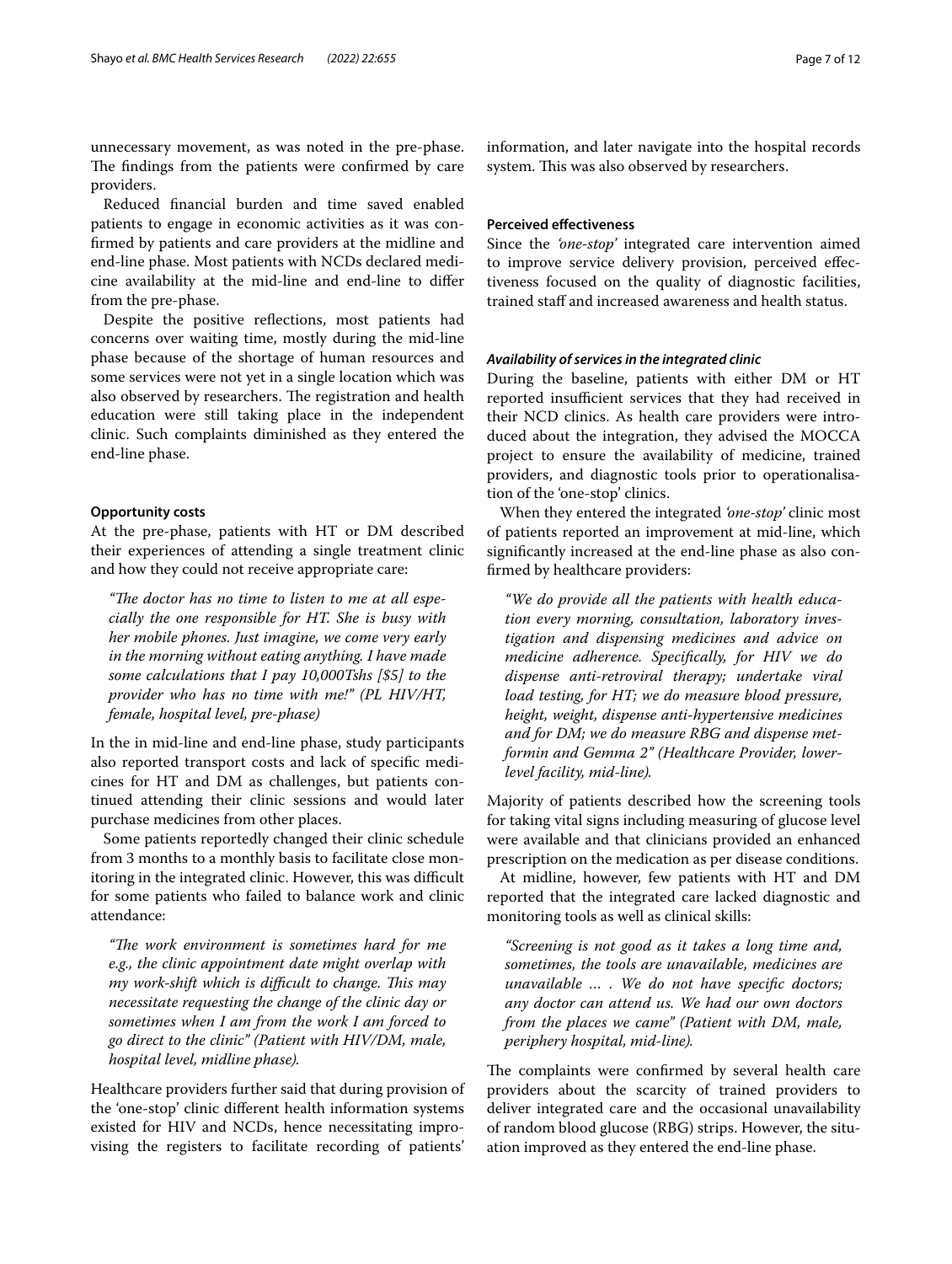# *Improved awareness and health status*

Provision of health education was reported to have raised awareness among patients to check frequently for other conditions. They were provided with good advice on how to improve their health status, hence preventing further risks and complications. All patients generally reported an improved health status overall and were happy that other disease conditions could be detected earlier. Patients whose blood pressure was uncontrolled were reported to have benefted. Healthcare providers also confrmed this:

"There have been significant benefits; patients were *previously not known to be hypertensive and diabetic but now they have been identifed and have started the medication. Moreover, they adhere to their medication and lifestyle modifcation … [As a result] PLHIV have achieved viral load suppression and are currently stable (Healthcare Provider, lower-level facility, mid-line).*

#### **Ethicality**

# *Client‑provider relationship*

Before the integration of care into the '*one stop'* clinic, some patients at the NCD clinics reported being less satisfed as health workers were perceived to pay little attention to them when seeking care. However, with increasing duration in the integrated clinic, these complaints reduced over time. Most patients reported a good relationship with the healthcare providers, which was observed to signifcantly improve as they entered the end-line phase.

Patients described the use of good language, provision of advice and care, and receiving health education as some of the positive attributes: "*Honestly the relationship between the patient and the health providers is good because they received me well"* (PLHIV, female, hospital level-urban, end-line). Healthcare providers also confrmed this positive relationship to include the use of friendly language and ensuring that only a reasonable number of patients were admitted in a single clinic visit to avoid congestion and long waiting times. They called for the building of trust for patients and ensuring a friendly and conducive environment:

*"At the individual level, we make sure that patients are warmly welcomed, and that good rapport is established. At the facility level, we ensure a proper sitting plan in the patients' waiting area. We encourage them and make sure that all the necessary investigations and essential medicines are available" (Healthcare Provider, periphery hospital, mid-line).*

# *Privacy and confdentiality*

The findings at the pre-phase revealed the differences between the clinics managing PLHIV (CTC) and those with HT and DM regarding aspects of privacy and confidentiality assurances. The NCD clinics had small waiting areas with poor ventilation, the exact opposite of what was reported by patients regarding the CTC building.

During the integration of care in '*one-stop'* clinics, some patients with HT and DM from lower and periphery health facilities perceived integrated services to have infringed upon their privacy. They indicated that the integrated clinic CTC) areas was so open that anyone could see them when entering the clinic and patients reported congestion in the small patients' waiting area, also confrmed by observational fndings. Social stigma was therefore reported by Patients with NCDs as a factor afecting acceptability which was also confrmed by health care providers;

*"It has been difcult to accept these integrated services by some of the patients especially those with*  either DM or HT. They complain a lot that ... that if *other people see them, they would be misconstrued to also be HIV-positive cases. Our environment is not friendly; it's too open there is no privacy..." (Healthcare Provider, lower-level facility, mid-line).*

Some providers noted that there was an additional problem as a single room served all the clinicians, who would sit there and consult with patients which jeopardized privacy and confdentiality.

# **Intervention coherence**

At the mid-line, most patients indicated increased understanding of the services delivered in the integrated clinic. They mentioned receiving services following the patient pathway from fle taking, registration, measuring of vital signs, health education, consultation, laboratory and collecting medicines. Increased understanding of the importance of integration and delivery of quality services emerged to be an added advantage for the increased acceptability of the integrated *'one-stop'* clinic concept over time.

*"I now have a good understanding of the services*  provided at this integrated clinic. The service pro*viders are good at providing services, which are also good. I am willing to continue receiving treatment at this clinic" (PLHIV with HT and DM, female, lowerlevel facility, mid-line).*

All healthcare providers supported the continuation of such integrated health services because of the accruing benefts. Other reasons included a good relationship that had been cultivated between health care-providers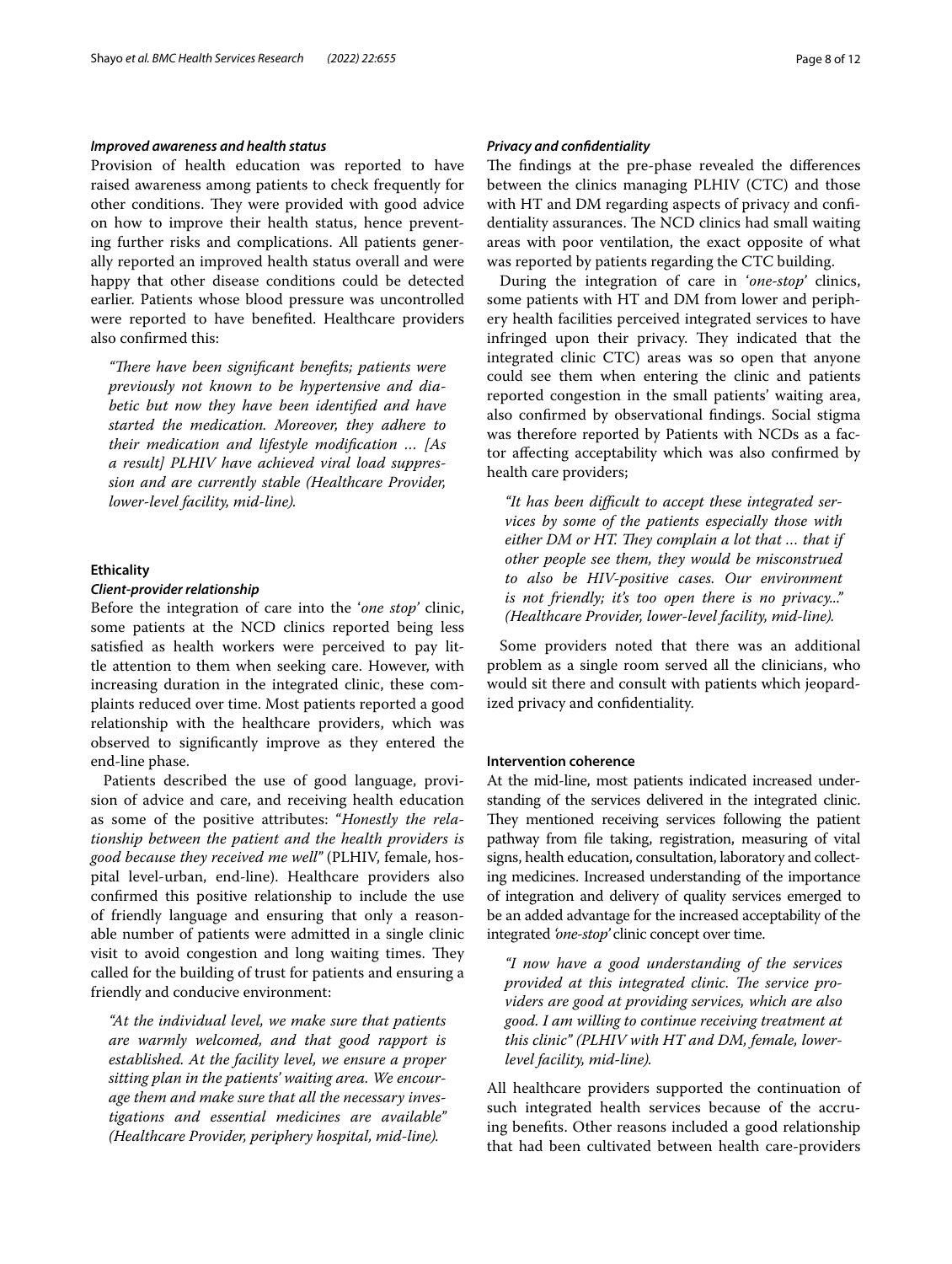and their patients, and cost-saving in terms of transport expenses and the availability of medicine.

#### **Discussion**

The study yields unique insights into the experiences of patients and health care providers receiving and delivering integrated services for HIV and NCD care in Tanzania. We found that both patients and care providers have afrmed the development of a positive attitude to the integrated '*one stop'* model over time. Most patients were free to enter the clinic, move from one service point to another and fix clinic appointments. They acknowledged the cost and time saving benefts, as well as increased awareness and detection of other disease conditions that were previously undiagnosed. These findings were supported by healthcare providers. However, at the start of the intervention (mid-line), some dilemmas emerged as some of the services were not yet available in the same location. There were few staff allocated to integrated clinics who performed dual roles. These challenges were quickly fxed by the health facility management in collaboration with the project co-ordinating team. In this study, it was also evident that integrated care provision was inseparable from improved quality of services. Indeed, improved client-provider relationship, improved medicine availability especially for NCDs inevitably enhanced retention.

A recent scoping review in lower and middle income countries has also suggested that stakeholders' opinions on recommending treatment intervention to a friend or family member helps to determine acceptability and support for the feasibility of an intervention [\[17\]](#page-10-16). Other studies have also called for evaluating the acceptability and the negative impacts of an integrated model in specific contexts [[26](#page-10-24), [27\]](#page-10-25). Our study has found positive reflections on these aspects, essential for scalability. The willingness also featured in other studies in Uganda and the Democratic Republic of Congo where patients preferred to receive HIV services in TB clinics [\[28\]](#page-10-26). In low and middle income countries, integrated care could offer preventive, screening and therapeutic services to patients with NCDs [[29\]](#page-10-27), and the HIV clinic setting is an optimal point for integration [[30](#page-10-28)]. The strong acceptability evident in our study is based on their understanding of the integrated model and expected services that were met as intended, qualifying the intervention coherence construct of the TFA.

Applying the TFA requires appreciating the overlap of constructs, as such, interpretation of study fndings calls for a multi-facet lens since they ft in more than one construct. For example, issues of privacy, confdentiality, waiting times, medicine availability, cost and time saving, increased knowledge and possibility of detection of other disease conditions.

Even though at the baseline, there was fear about mixing PLHIV and those with NCDs, during integration most patients at midline and end-line reported being comfortable with the sitting arrangement, making discussion and moving from one service point to another. The confidence of attending the integrated care services is confrmed by the extent to which patients scheduled clinic appointments and adhered to medicine regimens. This was attributed by a good client provider relationship as also noted in HIV/TB integration study in the Democratic Republic of Congo [[28\]](#page-10-26), and health education on the possible benefts for their health. Improved adherence was also noted in studies in Uganda  $[31]$  $[31]$ . The maximum level of drug adherence and scheduling of clinic appointments was difficult to achieve prior to integration where the services were provided vertically in the independent clinics. In other words, the ethicality construct of the TFA explains the high retention observed in the feasibility study in the clinical setting among all participants with any one or more of these conditions (HIV, DM and/or HT) [[25\]](#page-10-23). A similar observation was found in a study conducted in Kenya where NCD patients attending the medication adherence clubs reported adherence of 99% [\[32](#page-10-30)]. In our study, only a few patients with NCDs doubted integrated care mainly because of the structure in lower level and periphery facility that maintained limited privacy, a fnding also noted in TB/HIV integration in the Democratic Republic of Congo [\[28](#page-10-26)].

Overall, the integrated clinic care pathways could be more acceptable if overcrowding were reduced, and privacy observed at the diferent care pathway points at the lower level and periphery health facilities. Consistent with this fnding is a study from Malawi, which reported that barriers of the integrated clinic included limited physical space as patients waited to access the care and unavailability of medical supplies [\[18](#page-10-17), [28](#page-10-26), [33\]](#page-10-31).

Our study further show that the integrated clinic was acceptable due to the high-quality service provided to patients. The model enhanced the provision of multicondition health education spanning HIV and NCDs stimulating positive health behaviour changes and yielding an improvement in their health conditions. Also, clients with comorbidities spent less money on transport because they were not required to make frequent independent medical visits to the health facility, which had a positive efect on day-to-day life of patients because of the reduced burden. The effectiveness of the integrated model in enhancing detection of other conditions and NCD prevention efficiently and cost-efectively has been reported elsewhere in lowand middle-income countries [[10,](#page-10-8) [15,](#page-10-14) [34\]](#page-10-32). Integrated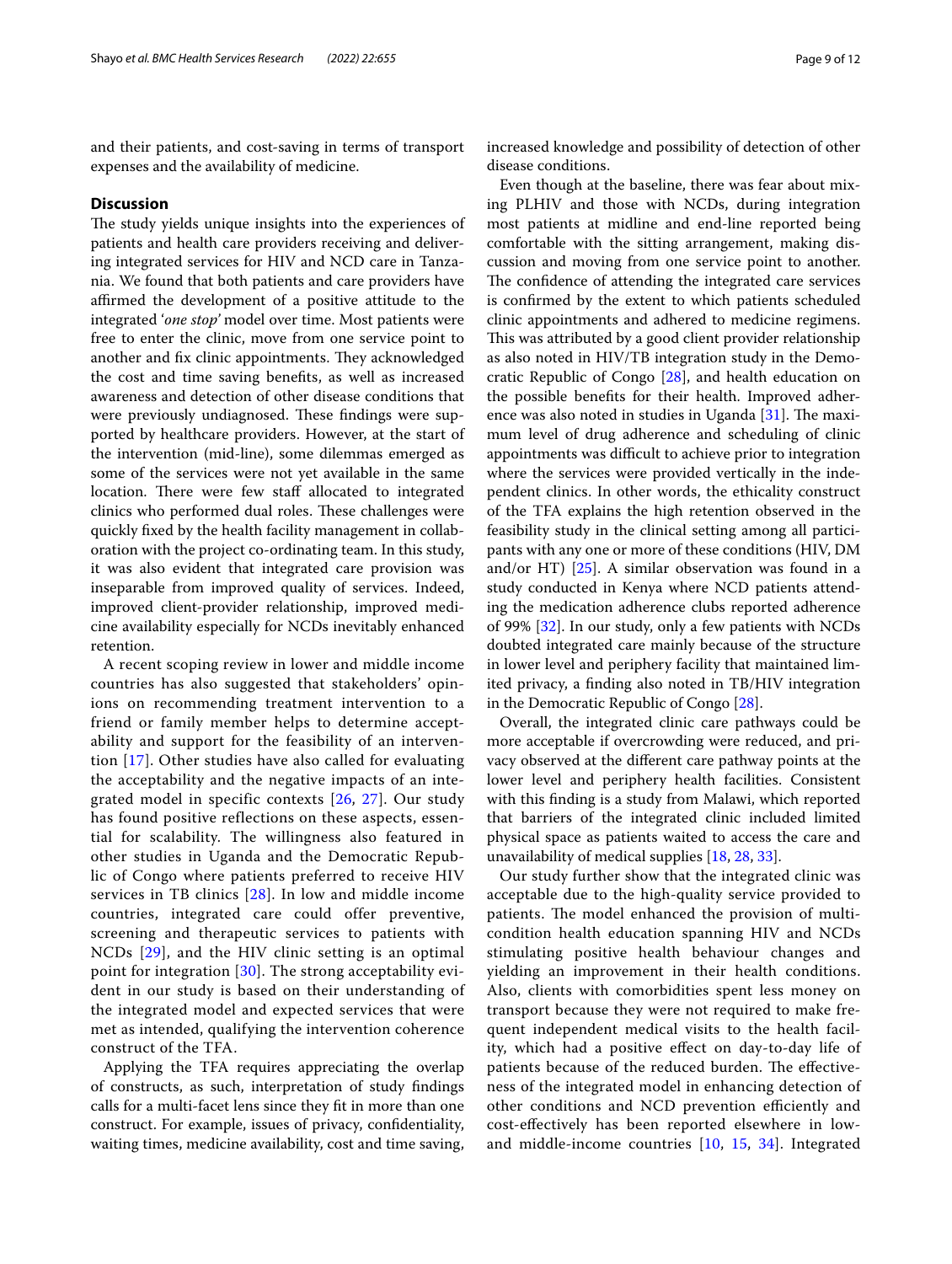care enhances equity and access to care as noted in Malawi, South Africa, Swaziland and Kenya [[35\]](#page-10-33) as it enables patients to receive services under the same roof as a '*one stop shopping Centre'* [\[36\]](#page-11-0). Generally, integration ofered more clinical benefts in resource-limited countries where NCD services are not yet routinely available.

Integration in our study provided unique opportunities to foster early management and prevention of disease progression. These findings are in line with what was reported elsewhere in Tanzania, Kenya, Malawi, and Nigeria [\[18](#page-10-17), [37](#page-11-1)[–39\]](#page-11-2). However, some challenges have been associated in integrated care model, including reduced knowledge and utilisation of the specifc services, increased waiting time due to staff shortages and problems relating to patient flow through the system  $[40-43]$  $[40-43]$  $[40-43]$ . Also, even though there are potential strong benefts associated with integration of services, this system re-organisation could jeopardise HIV programmes.

Stigma reduction is an important aspect of acceptability. Whereas HIV and most of clients with co-morbidities viewed integrated care as a stigma reduction strategy, a minority of NCD clients either with HT of DM were unhappy with the model mainly because of structural challenges at the health facilities, which were too open and consultation rooms were few and small, which undermined confdentiality and privacy. Greater eforts are, therefore, needed to address privacy and confdentiality issues that were reported as barriers at the lower level and periphery health facilities. Although there were notable improvements in medicine availability, the frequent stockouts observed by a few NCD patients, the supply chain and their associated costs are priority areas warrant greater health system attention and health policy considerations [[44](#page-11-5)].

## **Study strengths and limitations**

This is the first study of its kind in Tanzania that informs about the acceptability of an integrated service delivery model. Our study has several strengths. First, our study took a three phases pre-, mid-, and end-line phases which are consistent with the TFA, hence making it possible to document and assess how perceptions evolved over time as the integration of services was operationalised. We recruited patients with diferent disease conditions as the end-users of the health system services to judge the acceptability from varied disease and co-morbid specific angles. Thirdly, we triangulated the data across perspectives from patients and health care providers interviews, and observations. However,

our study size was small hence requiring replication on a larger scale.

#### **Conclusion**

This study illustrates strong levels of acceptability of the integrated care delivery model to both patients and health care providers. The structure, the pathway, the friendly environment, patient-provider relationship, time and cost saving, and provision of joint education have all attributed to such a level of acceptability. Challenges, however, included long waiting times and limited privacy in lower and periphery health facilities due to infrastructural challenges. For sustainability and scalability concerted efforts are warranted to ensure maximum privacy and confdentiality for all patients receiving the service in all levels of health facilities where integrated care model is implemented. However, replication in a larger comparative study is needed to confrm these fndings before recommending for a wider scale.

#### **Abbreviations**

CTC: Care and Treatment Centre; DM: Diabetes Mellitus; HT: Hypertension; IDIs: In-depth Interviews; MOCCA: Models of Chronic Care in Africa; NCD: Non-Communicable Diseases; OPD: Out-Patients Departments; PLHIV: People Living with HIV; TFA: Theoretical Framework of Acceptability.

#### **Acknowledgements**

We are thankful to the National Institute of Health Research for funding this study. We are also grateful to our research assistants (Chacha Manga, Zenais Kiwale, Doris Mbata and Sara Marwerwe) for collecting high quality data. Much thanks are extended to our health facility authorities and study participants (care providers and patients) for their collaboration during the carrying out of this study. Dr. Leonard Mboera is thanked for editing this manuscript.

#### **Authors' contributions**

EHS: Designed the qualitative component, collected, and analysed the data, drafted the manuscript, revised, and fnalised for submission. SK and PK: Participated in the logistical preparation of the study and reviewed the manuscript. JS: Provided guidance and inputs in many draft versions of the manuscript. DB: Designed the qualitative component, revised several versions of the manuscript. M-C VH: Provided guidance and inputs in many draft versions of the manuscript. SGM and SJ: Project Investigators and were involved in the design of the study, and reviewed several versions of the manuscript. All authors have read and approved the manuscript.

#### **Funding**

The study received funding from the National Institute of Health Research (GHR project grant number 16/137/87.

#### **Availability of data and materials**

The data set used for the analysis in this manuscript is available from the corresponding author on reasonable request.

#### **Declarations**

#### **Ethics approval and consent to participate**

The study was approved by the Tanzania Medical Research Coordinating Committee of the National Institute for Medical Research (ref: NIMR/HQ/R.8a/ Vol. IX/2793). Participants were enrolled following informed verbal consent. However, since the patients were among those recruited to participate in the integrated service delivery model, a written informed consent was sought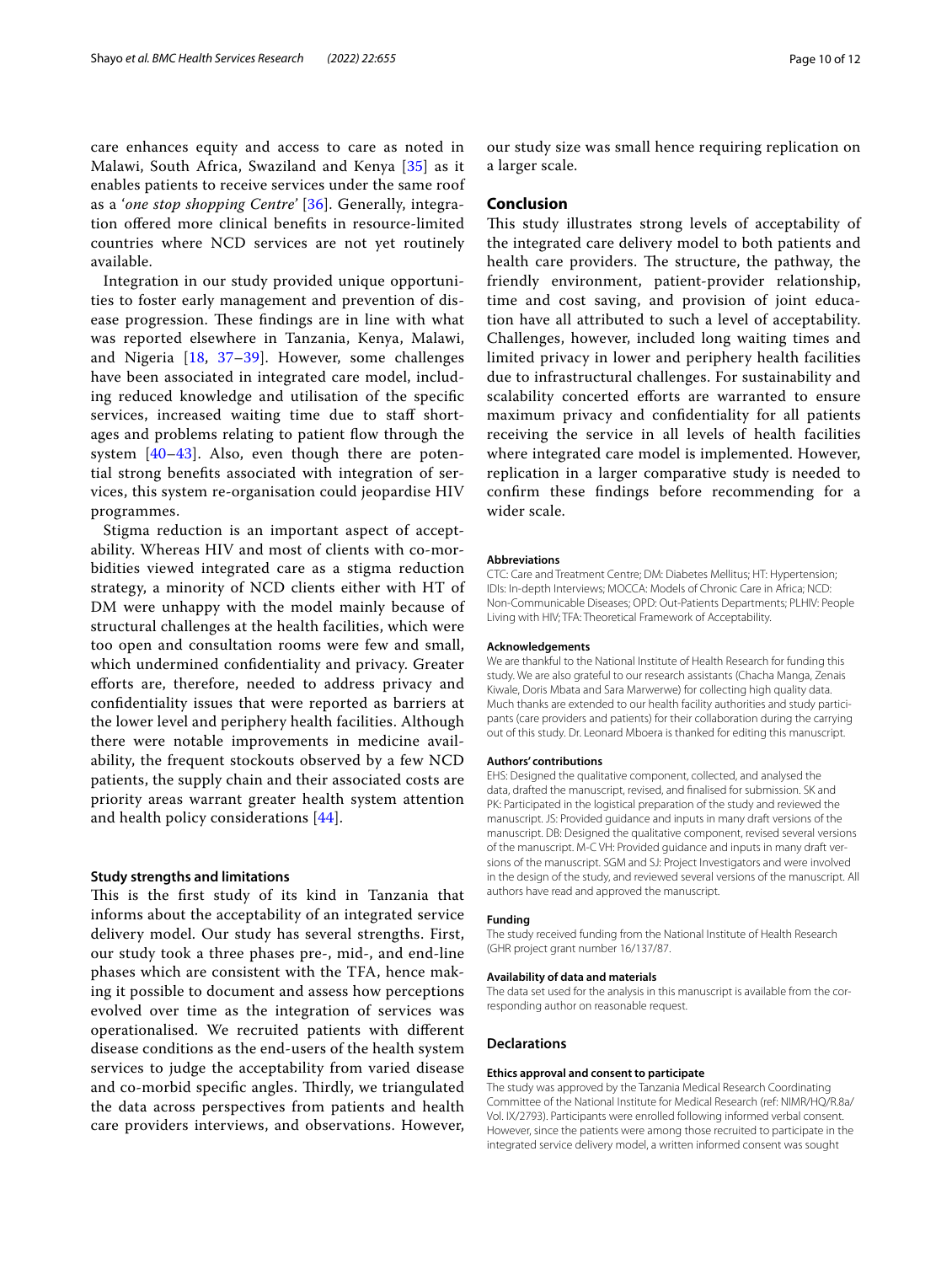prior. Privacy, confdentiality, anonymity, and voluntary participation were also adhered to throughout the study. We confrm that all the methods used in this study were in accordance with relevant guidelines and regulations.

#### **Consent for publication**

Not applicable.

#### **Competing interests**

The authors declare that they have no competing interests.

#### **Author details**

<sup>1</sup> National Institute for Medical Research, Dar es Salaam, Tanzania. <sup>2</sup>MRC/UVRI & LSHTM Uganda Research Unit, Entebbe, Uganda. <sup>3</sup> Department of Global Health and Development, London School of Hygiene and Tropical Medicine, London, UK. <sup>4</sup> Liverpool School of Tropical Medicine, Liverpool, UK. <sup>5</sup> Liverpool John Moores University, Merseyside, UK.

#### Received: 9 August 2021 Accepted: 3 May 2022 Published online: 16 May 2022

#### **References**

- <span id="page-10-0"></span>1. Gouda HN, Charlson F, Sorsdahl K, Ahmadzada S, Ferrari AJ, Erskine H, et al. Burden of non-communicable diseases in sub-Saharan Africa, 1990–2017: results from the global burden of disease study 2017. Lancet Glob Health. 2019;7(10):e1375–e87.
- <span id="page-10-1"></span>2. UNAIDS. Global AIDS update 2019 — Communities at the centre. 2019.
- <span id="page-10-10"></span>3. Atun R, Davies JI, Gale EA, Bärnighausen T, Beran D, Kengne AP, et al. Diabetes in sub-Saharan Africa: from clinical care to health policy. Lancet Diabetes Endocrinol. 2017;5(8):622–67.
- <span id="page-10-2"></span>4. WHO. Non communicable Dis. 2020.
- <span id="page-10-3"></span>5. Divala OH, Amberbir A, Ismail Z, Beyene T, Garone D, Pfaf C, et al. The burden of hypertension, diabetes mellitus, and cardiovascular risk factors among adult Malawians in HIV care: consequences for integrated services. BMC Public Health. 2016;16(1):1–11.
- <span id="page-10-4"></span>6. WHO. Tanzania Step Survey Geneva. 2013.
- <span id="page-10-5"></span>7. Kavishe B, Biraro S, Baisley K, Vanobberghen F, Kapiga S, Munderi P, et al. High prevalence of hypertension and of risk factors for non-communicable diseases (NCDs): a population based cross-sectional survey of NCDS and HIV infection in northwestern Tanzania and southern Uganda. BMC Med. 2015;13(1):1–21.
- <span id="page-10-6"></span>8. URT. TANZANIA HIV IMPACT SURVEY (THIS) A POPULATION-BASED HIV IMPACT ASSESSMENT 2016-2017: Country report; 2018.
- <span id="page-10-7"></span>9. Kato I, Tumaini B, Pallangyo K. Prevalence of non-communicable diseases among individuals with HIV infection by antiretroviral therapy status in Dar ES salaam, Tanzania. PLoS One. 2020;15(7):e0235542.
- <span id="page-10-8"></span>10. Haregu TN, Setswe G, Elliott J, Oldenburg B. Integration of HIV/AIDS and noncommunicable diseases in developing countries: rationale, policies and models. Int J Healthc. 2015;1(1):21.
- <span id="page-10-9"></span>11. Kilonzo SB, Gunda DW, Bakshi FA, Kalokola F, Mayala HA, Dadi H. Control of hypertension among diabetic patients in a referral hospital in Tanzania: a cross-sectional study. Ethiop J Health Sci. 2017;27(5):473–80.
- <span id="page-10-11"></span>12. Addo J, Smeeth L, Leon DA. Hypertension in sub-saharan Africa: a systematic review. Hypertension. 2007;50(6):1012–8.
- <span id="page-10-12"></span>13. Venables E, Edwards JK, Baert S, Etienne W, Khabala K, Bygrave H. " they just come, pick and go." the acceptability of integrated medication adherence clubs for HIV and non communicable disease (NCD) patients in Kibera, Kenya. PLoS One. 2016;11(10):e0164634.
- <span id="page-10-13"></span>14. Cronin J, Murphy A, Savage E. Can chronic disease be managed through integrated care cost-efectively? Evidence from a systematic review. Ir J Med Sci (1971-). 2017;186(4):827–34.
- <span id="page-10-14"></span>15. Hyle EP, Naidoo K, Su AE, El-Sadr WM, Freedberg KA. HIV, tuberculosis, and non-communicable diseases: what is known about the costs, effects, and cost-effectiveness of integrated care? J Acquir Immune Defic Syndr. 1999;2014;67(0 1):S87.
- <span id="page-10-15"></span>16. Mahomed OH, Asmall S. Development and implementation of an integrated chronic disease model in South Africa: lessons in the management of change through improving the quality of clinical practice. Int J Integr Care. 2015;15.
- <span id="page-10-16"></span>17. Ojo T, Lester L, Iwelunmor J, Gyamf J, Obiezu-Umeh C, Onakomaiya D, et al. Feasibility of integrated, multilevel care for cardiovascular diseases (CVD) and HIV in low-and middle-income countries (LMICs): a scoping review. PLoS One. 2019;14(2):e0212296.
- <span id="page-10-17"></span>18. Pfaf C. Early experiences in integrating cervical cancer screening and treatment into HIV services in Zomba central hospital. Malawi Malawi Med J. 2018;30(3):211–4.
- <span id="page-10-18"></span>19. Rabkin M, Melaku Z, Bruce K, Reja A, Koler A, Tadesse Y, et al. Strengthening health systems for chronic care: leveraging HIV programs to support diabetes services in Ethiopia and Swaziland. J Trop Med. 2012;2012.
- 20. Ansbro É, Meyer I, Okello V, Verdecchia M, Keus K, Piening T, et al. Evaluation of NCD service integrated into a general OPD and HIV service in Matsapha, Eswatini, 2017. 2018.
- <span id="page-10-19"></span>21. Ameh S, Klipstein-Grobusch K, Musenge E, Kahn K, Tollman S, Gómez-Olivé FX. Effectiveness of an integrated approach to HIV and hypertension care in rural South Africa: controlled interrupted time-series analysis. J Acquir Immune Defc Syndr. 1999;2017;75(4):472.
- <span id="page-10-20"></span>22. Sekhon M, Cartwright M, Francis JJ. Acceptability of health care interventions: a theoretical framework and proposed research agenda. Wiley online. Library. 2018.
- <span id="page-10-21"></span>23. Proctor E, Silmere H, Raghavan R, Hovmand P, Aarons G, Bunger A, et al. Outcomes for implementation research: conceptual distinctions, measurement challenges, and research agenda. Adm Policy Ment Health Ment Health Serv Res. 2011;38(2):65–76.
- <span id="page-10-22"></span>24. Tong A, Sainsbury P, Craig J. Consolidated criteria for reporting qualitative research (COREQ): a 32-item checklist for interviews and focus groups international. J Quality Health Care | Oxford Academic. 2007;19(Number 6):349–57.
- <span id="page-10-23"></span>25. Birungi J, Kivuyo S, Garrib A, Mugenyi L, Mutungi G, Namakoola I, et al. Integrating health services for HIV infection, diabetes and hypertension in sub-Saharan Africa: a cohort study. BMJ Open. 2021;11(11):e053412.
- <span id="page-10-24"></span>26. Rachlis B, Naanyu V, Wachira J, Genberg B, Koech B, Kamene R, et al. Identifying common barriers and facilitators to linkage and retention in chronic disease care in western Kenya. BMC Public Health. 2016;16(1):1–15.
- <span id="page-10-25"></span>27. Rachlis B, Naanyu V, Wachira J, Genberg B, Koech B, Kamene R, et al. Community perceptions of community health workers (CHWs) and their roles in management for HIV, tuberculosis and hypertension in Western Kenya. PLoS One. 2016;11(2):e0149412.
- <span id="page-10-26"></span>28. Corneli A, Jarrett N, Sabue M, Duvall S, Bahati E, Behets F, et al. Patient and provider perspectives on implementation models of HIV counseling and testing for patients with TB. Int J Tuberc Lung Dis. 2008;12(3):S79–84.
- <span id="page-10-27"></span>29. Wester CW, Koethe JR, Shepherd BE, Stinnette SE, Rebeiro PF, Kipp AM, et al. Non-AIDS-defning events among HIV-1-infected adults receiving combination antiretroviral therapy in resource-replete versus resourcelimited urban setting. AIDS (London, England). 2011;25(12):1471.
- <span id="page-10-28"></span>30. Walton DA, Farmer PE, Lambert W, Leandre F, Koenig SP, Mukherjee JS. Integrated HIV prevention and care strengthens primary health care: lessons from rural Haiti. J Public Health Policy. 2004;25(2):137–58.
- <span id="page-10-29"></span>31. Hermans SM, Castelnuovo B, Katabira C, Mbidde P, Lange JM, Hoepelman AI, et al. Integration of HIV and TB services results in improved TB treatment outcomes and earlier, prioritized ART initiation in a large urban HIV clinic in Uganda. J Acquir Immune Defc Syndr (1999). 2012;60(2):e29.
- <span id="page-10-30"></span>32. Khabala KB, Edwards JK, Baruani B, Sirengo M, Musembi P, Kosgei RJ, et al. Medication adherence clubs: a potential solution to managing large numbers of stable patients with multiple chronic diseases in informal settlements. Tropical Med Int Health. 2015;20(10):1265–70.
- <span id="page-10-31"></span>33. Mulupi S, Ayakaka I, Tolhurst R, Kozak N, Shayo E, Abdalla E, et al. Perspectives of healthcare workers, national and regional policy stakeholders on the Management of Chronic Lung Disease in fve sub-Saharan African countries: tale of a vicious cycle of neglect. SSRN Electron J. 2020. <https://doi.org/10.2139/ssrn3722063>.
- <span id="page-10-32"></span>34. Nuche-Berenguer B, Kupfer LE. Readiness of sub-Saharan Africa healthcare systems for the new pandemic, diabetes: a systematic review. J Diabetes Res. 2018;2018.
- <span id="page-10-33"></span>35. Mwagomba BLM, Ameh S, Bongomin P, Juma PA, MacKenzie RK, Kyobutungi C, et al. Opportunities and challenges for evidenceinformed HIV-noncommunicable disease integrated care policies and programs: lessons from Malawi, South Africa. Swaziland and Kenya Aids. 2018;32:S21–32.